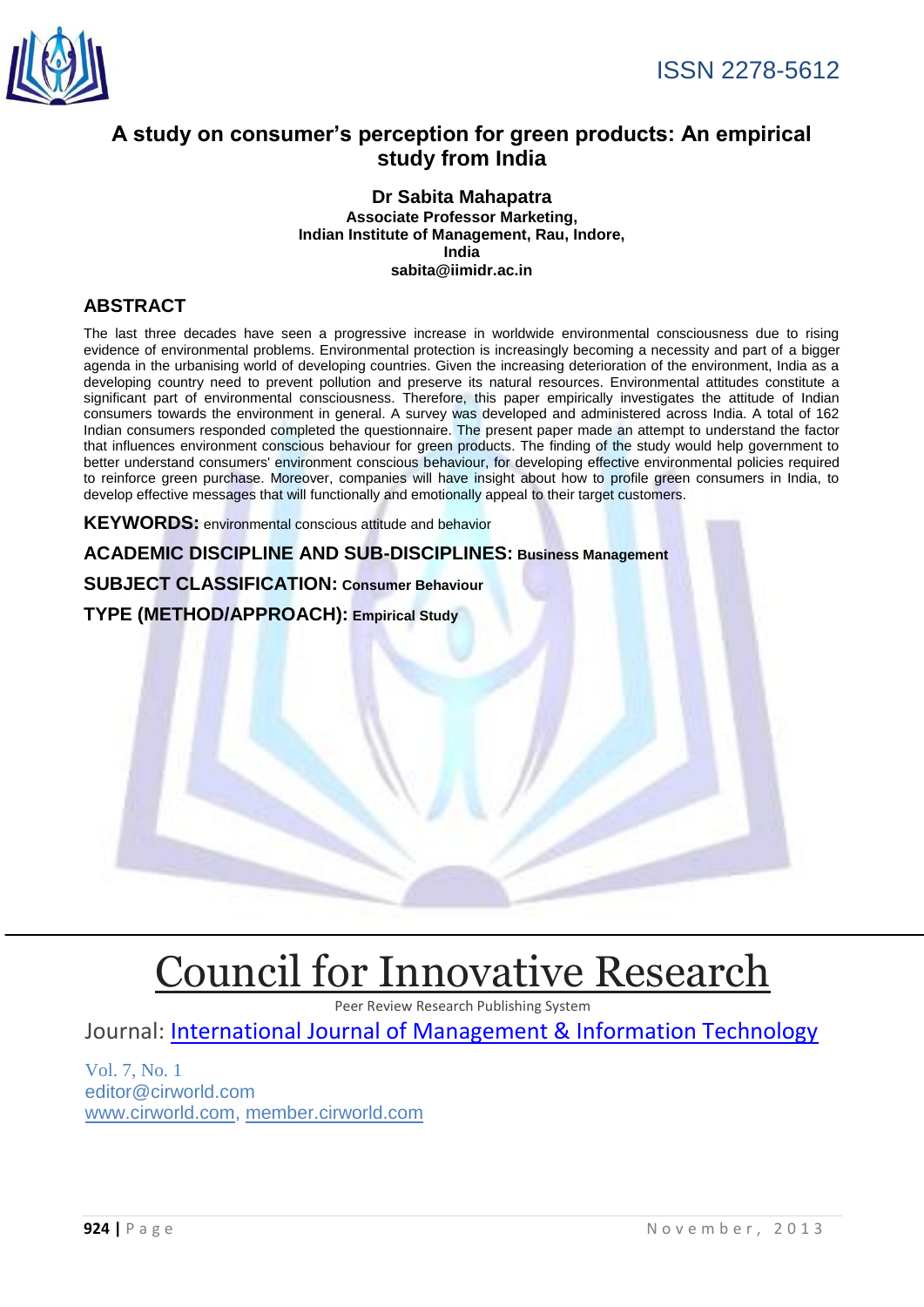

# **INTRODUCTION**

The 1990s have been identified as the 'decade of the environment' (Brown and Wahlers, 1998) or as 'the Earth decade' (McDaniel and Rylander, 1993). During this decade, social and environmental concerns assumed great importance for consumer purchasing decisions (Menon *et al*., 1999). Firms seeking to remain competitive and to survive in the market began to incorporate these newly emerging concerns in their management and marketing decision-making (Menon *et al*., 1999; Straughan and Roberts, 1999; D'Souza *et al*., 2006; Rivera-Camino, 2007). Recently, increasing attention has been paid to the relationship between consumer behaviour, marketing and the environment.

Environmental problems are associated with human consumption; therefore the problem of conservation is highly related to consumer consumption behaviour. Hence consumers need to be responsive to reduce environmental damage through the consumption of environmental friendly products. In turn, this has an impact on marketers of consumer products (Peattie, 1992; 1995; Ottman, 1998; Paladino, 2005; Abdul-Muhmin, 2007). This will also affect policy makers and researchers who seek to influence consumers' behaviour in order to address environmental issues (Clark et al., 2003). Eco-labels are normally issued either by government supported or private enterprises only when it is proved that the product has met the criteria (Hyvärinen, 1999). Although a product may have met all the criteria for an eco-label certification, a manufacturer would only go for such certification if consumers are wiliness to buy green product that might gives them tangible benefits. In other words, an ecolabel like any other product has to earn its acceptability and credibility in the marketplace (Knowledge Bank IIMM, 2008). D'Souza *et al.* (2007a) argued that environmental labels are more credible when endorsed by third party labeling experts. To enhance awareness about the environmental impacts of products, the Ministry of Environment and Forests, Government of India (GoI) had initiated a scheme in 1991, which basically was a scheme of labeling eco-friendly products (Challa, 2008). This scheme aims at distinguishing through the 'Eco-Mark', any product that is made, used or disposed of in a way that significantly reduces the adverse effect to the environment. Environmental consciousness influences decision making behaviour (Shen *et al.*, 2005).

# **REVIEW OF LITERATURE**

Kinnear and Taylor (1973) also stressed that the level of environmental concern demonstrated by an individual is related to his attitude and behaviour. For Maloney *et al*. (1975), environmental concern refers to the degree of emotionality, level of knowledge and readiness to change behaviour. Some research studies are based on the premise that people's response to environmental appeals is increasingly linked to the belief that individuals can positively influence and contribute to the solution of environmental problems (Ellen *et al*., 1991). Perceived consumer effectiveness was one of the variables studied by Straughan and Roberts (1999), who concluded that it was one of the variables that best explained 'ecologically conscious behaviour'. The results suggest that individuals who are concerned about the environment will only display a more proactive behaviour if they feel that their individual action may be effective in solving environmental problems (Moisander, 2007). Another factor that the literature review showed to be important and fairly influential in the relationship between environmental knowledge, attitude and behaviour is the so-called perceived behavioural control (PBC). This variable reflects the extent to which consumers believe that their participation may be effective in the preservation of the environment. Consumers with a high PBC have a more intense environmental behaviour (De Pelsmacker *et al*., 2002). However, there are contradictory studies that have shown the existence of a causal relationship with low levels of correlation (Antil, 1984). Environmental knowledge refers to 'how much' an individual knows about environmental issues (Chan, 1999). The variable environmental knowledge has been recognized by marketing research as a factor that influences every phase of the buying decision process. Knowledge is an important concept that affects the way in which consumers gather and organize information and determines how they evaluate products and services (Laroche *et al*., 2001). Nevertheless, the empirical evidence supporting the influence of environmental knowledge on behaviour is contradictory (Martin and Simintiras, 1995). On the one hand, Maloney and Ward (1973) reported that there was no significant link between environmental knowledge and favourable environmental behaviour. On the other hand, Chan (1999) showed that knowledge about environmental issues was a useful variable for predicting favourable environmental behaviour. Environmental affection refers to the degree of emotionality that an individual displays in relation to environmental issues. There seems to be consistent empirical evidence supporting the positive association between environmental affection and environmental behaviour (Maloney and Ward, 1973; Chan and Yam, 1995). These studies also show that individuals with a low level of environmental knowledge may nonetheless exhibit a close emotional relationship with the environment. In the case of the research undertaken by Chan (1999), the author noted that Chinese consumers demonstrated a powerful environmental affect, but that their actions in defense of the environment were still insignificant. Verbal commitment refers to the readiness or intention expressed by an individual to do something for the benefit of the environment (Chan, 1999). Studies have shown that there is a significant relationship between environmental intention and environmental behaviour (Maloney and Ward, 1973; Chan and Yam, 1995; Haanpää, 2007). Ecological consciousness is another factor that precedes pro environmental behaviour (Schlegelmilch and Bohlen, 1996). Such consciousness is sustained by a 'new consumer' prepared to transfer his concern with nature to his consumption decisions.

A study with 887 valid survey responses conducted on Portuguese respondents (Finisterra do Paco & Raposo, 2008) aimed at crystallizing a set of variables into dimensions to be used in profiling green consumers. They cluster the variables into various factors which focus on a variety of green consumer aspects, such as the willingness to recycle, to carefully read labels, to conserve resources, and the willingness to pay a higher price for green products. It is surprising to note that even when environmental concern is high, the practices of environmentally responsible behaviour are not incongruence with the level of concern and knowledge (Said *et al.*, 2003). Some studies have found in certain countries like Japan where environmental consciousness is increasing whereas environmentally friendly behaviour is not (Suzuki *et al.*, 2004).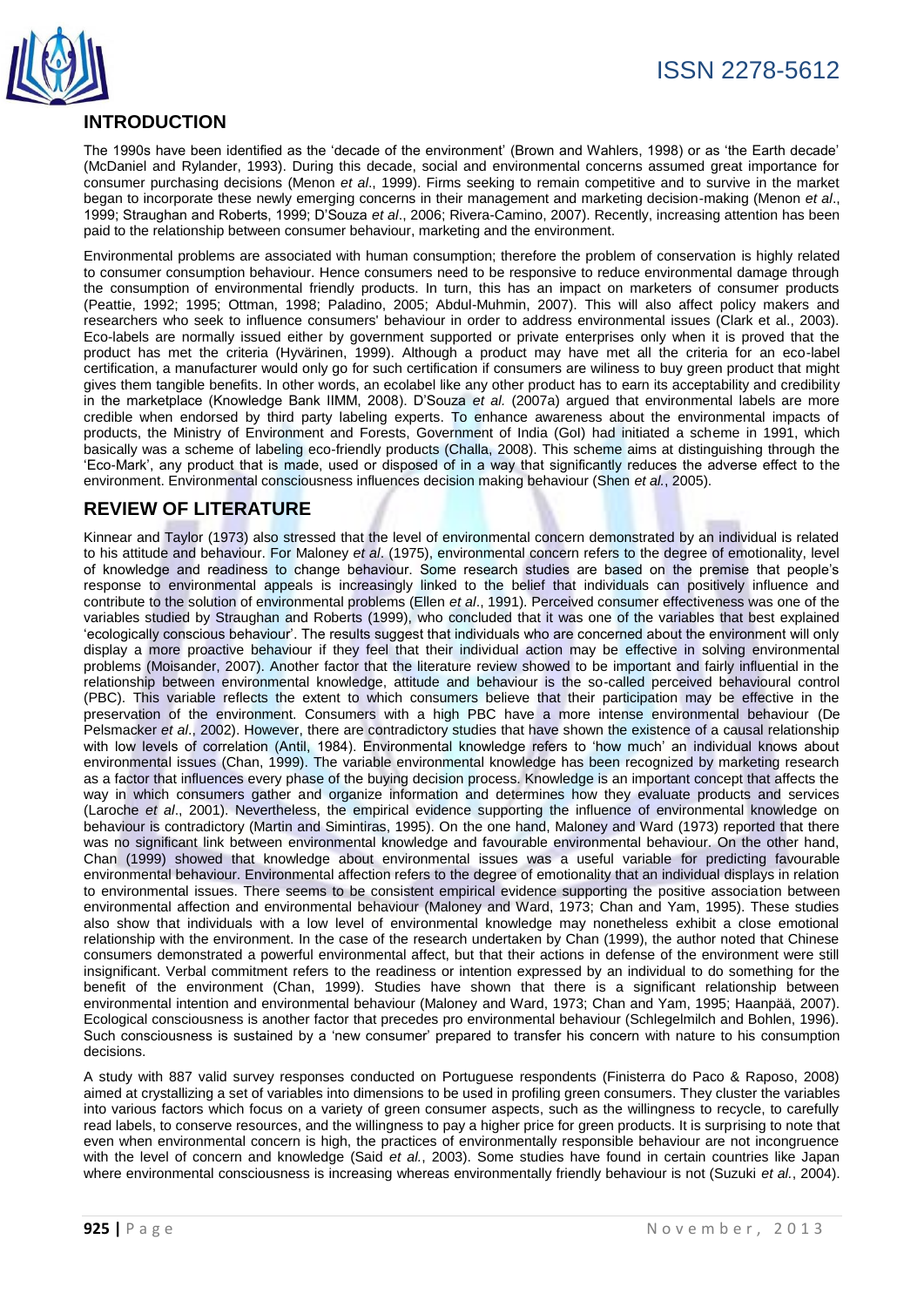

# ISSN 2278-5612

Again, although no strong relationship was found between environmental knowledge and attitudes (Martin and Simintiras, 1995), environmental attitudes was found to be the most consistent predictor of pro environmental/ecological purchasing behaviour (Schlegelmilch *et al.*, 1996; Fraj and Martinez, 2007). There are positive correlations between environmental consciousness, environmental certification involvement, perceived importance of certification and the willingness to pay for environmentally friendly products (Vlosky *et al.*, 1999). Vlosky *et al.* (1999) reported environmental certification involvement and perceived importance of certification to be the strongest predictors of willingness to pay for environmentally certified products. Shoppers respond more positively to product having environmental messages while purchasing (Phau and Ong, 2007). Hyvärinen (1999) questioned whether average consumers would be willing to pay a premium for an environmentally friendly product if there is a choice of an identical and a cheaper product, which does not carry an eco-label. They also conducted detailed and objective surveys among consumers to find out whether they are indeed interested in eco matters and at what price. Das and Nath (2003) conducted a study in Delhi to examine the environmental impact of fast food industry. The study revealed that while 77% of the consumers were aware of the ingredients of the product, 62% of them didn't consider any impact the product is going to have on the environment. Less than half of the consumers (44%) noticed the environmental benefits that fast food houses provided (e.g., use of paper bags and accessories). About 50% of the consumers were willing to take part in programs related to environment conservation while 40% said that they are willing but didn't have time for it. McEvoy (1972), Reizenstein *et al.* (1974) found that males have more favorable attitude and were more inclined to pay for the control of air pollution. Contrary to this, Webster (1975), VanLiere and Dunlap (1981), Schahn and Holzer (1990), Roper Organization (1990 and 1992), Stern *et al*. (1993) and Scott and Willits (1994) highlighted that females have more favorable attitude towards environmental issues than their male counterparts. Whereas Kassarjian (1971), Tognacci *et al*. (1972), Brooker (1976), Arbuthnot (1977), Buttel and Flinn (1978), Mitchell (1983), Antil (1984), Samdhal and Robertson (1989), Straughan *et al.* (1999) and Sharma (2002) have concluded that there is no significant relation between gender and environmental issues. Leftridge (1978) found that place of residence was negatively correlated with perception of environmental issues. Mohai and Twight (1986) concluded that urban people are least likely to demonstrate environmental concern. Jain and Kaur (2004) undertook a study of attitudinal and behavioral analysis of Indian consumers regarding environmental issues. Survey results revealed that people believe in genuineness of sudden rise in environmental concern.

The variable age has been explored by countless green marketing researchers (see, for example, Anderson *et al*., 1974; Van Liere and Dunlap, 1981; Samdahl and Robertson, 1989; Jain and Kaur, 2006; D'Souza *et al*., 2007, etc.). On the one hand, there are studies suggesting that there is no significant correlation between age and environmental attitudes/behaviour (Kinnear *et al*., 1974). Others suggest that there is a significant and negative correlation (Anderson *et al*., 1974; Van Liere and Dunlap, 1981; Zimmer *et al*., 1994), while yet others have found a significant and positive correlation between age and environmental sensitivity and behaviour (Samdahl and Robertson, 1989). The development of the roles, skills and attitudes assumed by each gender has led many researchers to argue that women are more likely to present pro-environmental behaviour (Mostafa, 2007). But the results obtained in relation to this variable have not always produced similar results. For example, some studies conclude that women are more aware of and concerned with the environment than men (Berkowitz and Lutterman, 1968; Webster, 1975; Laroche *et al*., 2001). Mainieri and Barnett (1997) state that women tend to be more pro environmental than men, insofar as they buy more green products and participate more in the separation of packages for recycling, but they did not find any significant differences between the two genders in terms of their participation in activities for the conservation of natural resources or participation in environmentalist groups. Individuals with greater training and higher educational levels, and consequently enjoying access to more information, are expected to display greater concern, acting more frequently in favour of the environment. For example, Granzin and Olsen (1991) found that there was a positive relationship between the variable education and the variable 'walking for environmental reasons' (instead of using a car). However, this variable's explanatory capacity is not confirmed by other studies (Mainieri and Barnett, 1997). It is generally believed that income is positively correlated with environmental sensitivity. The most common justification for this situation is based on the fact that individuals with a higher income level can more easily bear the marginal increase in the costs associated with supporting 'green causes' and buying green products (Straughan and Roberts, 1999). Hooley *et al*. (1998) stress the importance of analyzing social class since they believe that the process of adopting new products/services and lifestyles varies according to the social class to which the individual belongs. However, this variable has been little used in studies of green marketing. The reasons for this may be related with some of the criticisms that have been made, such as the fact that this variable is likely to give rise to some confusion. Occupation, income and educational level are some of the variables that are correlated with social class, but these, in isolation, do not constitute or define such a class. Also, this type of classification ignores the individual's upward professional mobility. For Griskevicius *et al*. (2010), one possibility is that pro environmental behaviour might serve as a signal of personality dimensions. Do Paço and Raposo (2010) have segmented green consumers using demographic/socio-economic variables.

Additionally, predictors of environmentally conscious consumer behaviour also change over time, and ecologically conscious consumers of the1990s differ from their predecessors (Roberts, 1996). Therefore the present study aims to find out consumer's awareness for green products, factors that influences consumer's perception, consumers willing to pay for green labeled product. Uwe et al., (1993) defined perceptions as an event over time rather than as an instantaneous reaction to outside stimulation. According to Katona and Strumpel (1978), attitudes and perception are closely related. Both these concept tend to affect one's perceptions and shape one's behavior. In the international literature one can find a large body of research regarding consumers' willingness to pay for environmental friendliness and/or quality/safety in food production (Gil *et al.*, 2000; Corsi and Novelli, 2002; Angulo *et al.*, 2003; Baltzer, 2003; Canavari *et al.*, 2003; Smed and Jensen, 2003), as well as for non-food products (Vlosky *et al.*, 1999; Laroche *et al.*, 2001) or services (Tse, 2001). Perhaps the most convincing evidence supporting the growth of ecologically favorable consumer behaviour is the increasing number of individuals who are willing to pay more for environmentally-friendly products (Laroche *et al.*, 2001).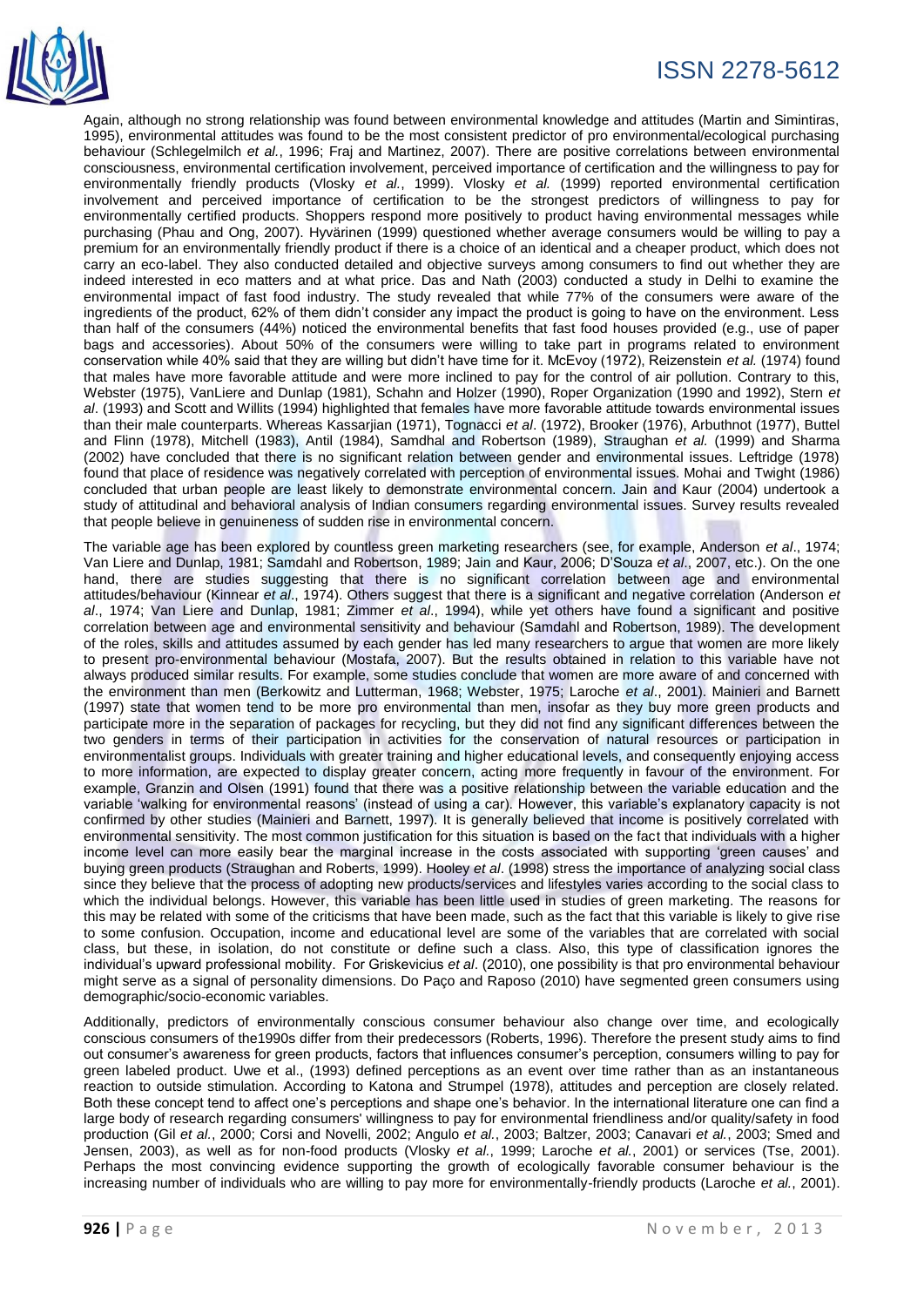

# ISSN 2278-5612

However, consumers are highly fragmented in terms of their level of environmental awareness and willingness to choose higher-price environmentally oriented products (Irland, 1993). Laroche *et al.* (2001) argue that consumer attitudes towards the environment are very good predictors of their willing to pay for green products. On the other hand, Sriram and Forman (1993) and Teils et al. (1999) maintain that there is limited information as to how much consumers are willing to "sacrifice" for such products. Blend and van Ravenswaay (1999) assert that studies do not take into account economic factors such as prices and available income, which influence the demand for environmentally-friendly products. Govindasamy and Italia (1997) argue that, among the factors that were found to affect willing to pay, demographic characteristics such as gender, age, income and education, are among the most important. However, the same authors cite a large number of surveys show conflicting results regarding the exact demographic profile of consumers who are willing to pay. Davis *et al.* (1995) suggest that slight differences between gender groups are observed as regards to their willing to pay: men would pay more at a percentage of 56 percent compared to 44 percent of women.

To understand the extent to which Indian consumers may be willing to pay more for environmentally friendly products, Greenbiz.com (2005) found that as many as 71% of online consumers in India are willing to pay more for socially responsible products. Interestingly this premium that Indian consumers are willing to pay is significantly more than their counterparts in developed nations like UK where it is only 47%. It is apparent that Indians believe in the genuine need to consider environmental issues and willingness for environmentally friendly steps to ameliorate environmental problems. They also report a high level of environmental concern and behaviour, and willingness to buy eco-products but feel constrained in their efforts because of a dearth of such products in the market (Jain and Kaur, 2004). Jain and Kaur (2004) have also identified high environmental concern among Indians but did not look into specific environmentally responsible behaviour. In a later study Jain and Kaur (2006) emphasized on the usefulness of demographics in predicting the environmental consciousness of Indian consumers but did not cluster green consumers or profile them. Chitra (2007) examined the awareness, knowledge, preference and attitude of Indian consumers towards eco-friendly products, cosmetics, medicines and furniture and segmented consumers into avoiders, adjusters, aspirants and addicts with majority of customers classified as aspirants. However, no previous study has analyzed the relationship between environmental awareness and various types of environmentally friendly behaviours. The result of Nik Ramli, Jusoff, & Kassim's (2009) study in Malaysia indicated that Malaysian consumers would certainly react positively to the eco-label. Shen's (2008) study in China revealed that for Chinese consumers who believed in environmental protection and further believed that it is as an essential issue, they take into account purchasing the eco-labeled products and are also willing to pay more for those products with environmental label or eco-label. However, there appears to be no consensus in the literature about the conceptual boundaries of this concept, due, to the heterogeneous approaches that make use of it (psychology, sociology, political science, etc.) and, on the other hand, due to different contextual applications (consumption of green products, energy saving, recycling, etc.). The relevant question in this context is therefore to understand factor that influences consumer's perception and willingness to pay for green products.

# **RESEARCH METHODOLOGY**

The study was done in central part of India. A structured questionnaire containing a battery of scales chosen from available literature was developed to assess consumer's awareness for green (certified) products and factors influencing their perception and willingness to purchase such products. A five-point Likert scale ranging from 1 (strongly agree) to 5 (strongly disagree) was used for obtaining responses. A six-point scale with anchors 1 for never to 6 for usually will be, was also employed side by side to measure respondent's frequency of engaging in environmental friendly behaviour. The draft questionnaire underwent a pretest with select consumers. Based on observations made by respondents in the pretest, modifications were made and the revised questionnaire was administered to the final set of respondents.

# **FINDINGS**

Descriptive analysis indicated the demographic profile of the respondents, their perceptions and factors that influence their perception and willingness to pay for green products.

#### *Demographic Profile of Respondents*

As shown in Table 1 84% the respondents were male, while 16% were female. 53.7% of the respondents interviewed were of the age group of 21-25 years, 38.3% in the age group of 26-35. From the survey, 67.9% of the respondents had annual income less than 5 lacks. 34% were employed while 38.3% of the respondents' were housewife.

| <b>Character</b> | Percentage (%) | <b>Character</b>     | Percentage (%) |
|------------------|----------------|----------------------|----------------|
| Gender           |                | <b>Annual Income</b> |                |
| Male             | 84             | Less than 5 Lacs     | 67.9           |
| Female           | 16             | 5-10 Lacs            | 21.6           |

#### **Table 1 Demographic profile**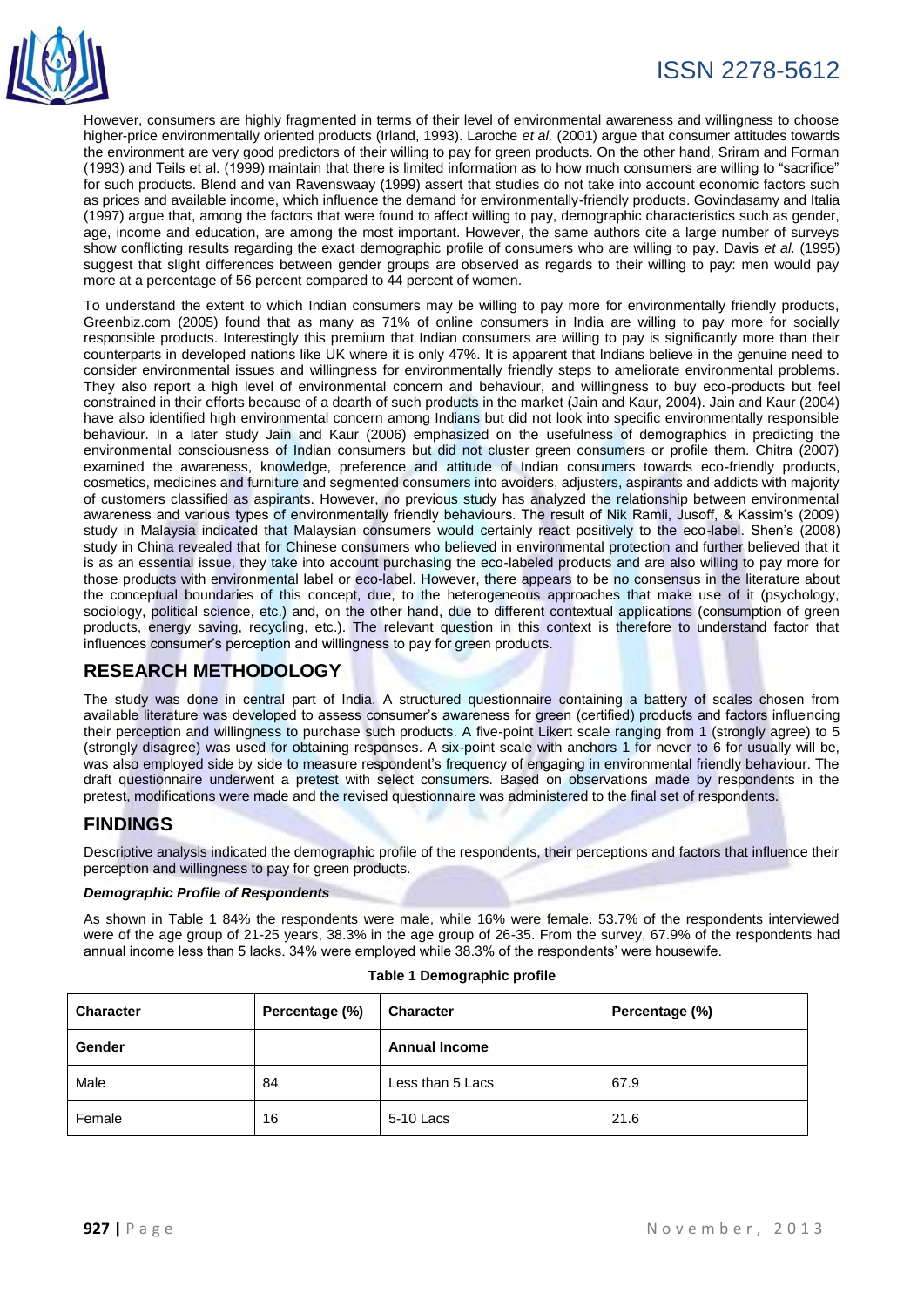

| Age            |      | 10-15 Lacs        | 8.0  |
|----------------|------|-------------------|------|
| Below 21 years | 0.8  | More Than 15 Lacs | 2.5  |
| 21-25 years    | 53.7 | Occupation        |      |
| 26-35 years    | 38.3 | Student           | 21.6 |
| Above 35 years | 7.2  | Housewife         | 38.3 |
|                |      | Working           | 5.6  |
|                |      | Retired           | 34.5 |

#### *Awareness Analysis*

The frequency analysis of consumers' awareness for green products is shown in Table 2. The results revealed that 88.3% of the respondents had heard or read about companies producing green products. 59.3% of the respondents were of the opinion that Indian companies are not sincere in promote the concept green. When respondents were asked about their understanding about the concept green, results revealed that 80 % of the respondents associated green with the term as reducing pollution, recycling waste and saving energy. 60 % associated it with reduction of wastage and promotion of conservation while only 25 % were of the opinion that green stands for corporate social responsibility.

#### *Table 2 Consumers Awareness for Green Products*

| <b>Statements</b>                                                       | Percentage (%) |  |
|-------------------------------------------------------------------------|----------------|--|
| Are you aware of companies promoting the concept of green?              |                |  |
| Yes                                                                     | 88.3           |  |
| No                                                                      | 11.7           |  |
| Do you think companies are sincere in promote green practices in India? |                |  |
| Yes                                                                     | 40.7           |  |
| No                                                                      | 59.3           |  |
| What in your opinion about the concept green?                           |                |  |
| <b>Environmentally Conscious</b>                                        | 77.0           |  |
| <b>Reducing Pollution</b>                                               | 83.3           |  |
| Recycling Waste                                                         | 82.7           |  |
| <b>Reducing Wastages</b>                                                | 69.8           |  |
| <b>Promoting Conservation</b>                                           | 67.9           |  |
| Saving Energy                                                           | 85.2           |  |
| <b>Corporate Social Responsibility</b>                                  | 25.9           |  |

#### *Factor influencing perception for green products*

Consumers' perceptions can influence the decision making process and buying behavior of each individual. Perceptions represent the formation of an individual state of mental awareness that is affected by internal and external environmental stimuli such as economic, social and cultural influences. Factor analysis was used to find factors influencing consumer's perception for green products. Factor analysis is interdependence technique and is used to fine the underlying structure among the variable under consideration. The interdependency technique is used to find the latent factors that account for the patterns of collinearity among multiple metric variables. The factors with factor loading =0.50 was considered as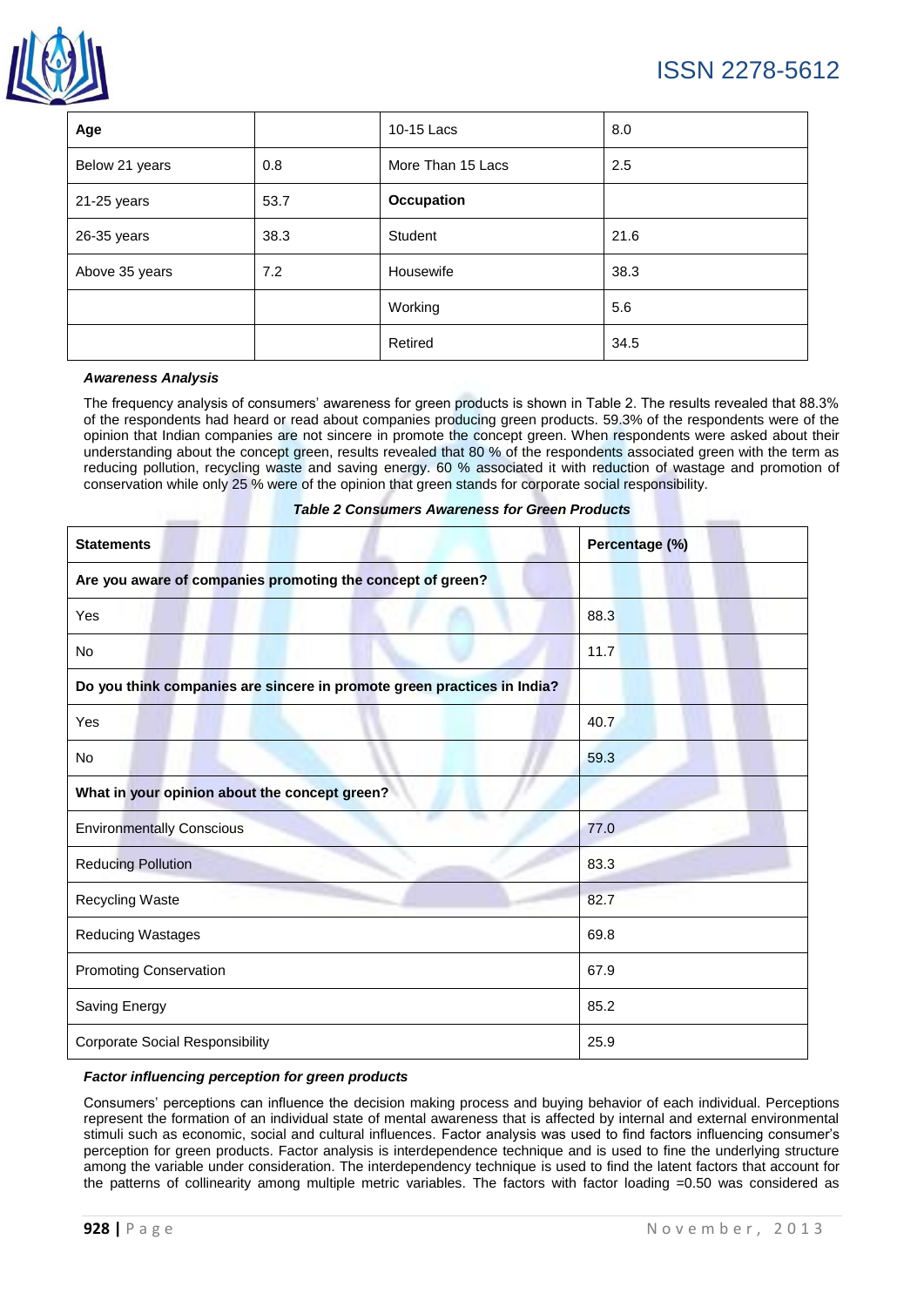

significant under each dimension. The eigen values of selected factors was greater than 1. A total of seven factors were extracted which cumulatively account for 60.045% of the total variance in the model. Individual factor variances are indicated in table 4. The Bartlett's Test of sphericity and Kaiser-Meyer-Olkin (KMO) measure of sampling adequacy is calculated and shown in table 3. The Bartlett's test of sphericity is a test for the presence of correlation among the variables. This test provides the statistical significance that the correlation matrix has significant correlation among at least some of the variables (Hair et al., 2006). The test in this case is found to be significant with p=0.000. The KMO measure of sample adequacy is an index used to examine the appropriateness of factor analysis. The high value in between 0.5 to 1.0 indicates factor analysis is appropriate and value below 0.5 implies factor analysis may not be appropriate (Malhotra, 2003). The KMO value was 0.811 as shown in table 3 indicating appropriateness of the factor analysis. Table 4 summarizes the factors that influence consumers' perceptions for green products. Factor 1 represented personal benefit, factor 2 price, factor 3 convenience of use, factor 4 performance, factor 5 availability, factor 6 concern for environment and factor 7 represented health concern.

#### *Table 3 KMO and Bartlett's Test*

| Kaiser-Meyer-Olkin Measure of Sampling Adequacy. |                    | .811     |
|--------------------------------------------------|--------------------|----------|
| <b>Bartlett's Test of Sphericity</b>             | Approx. Chi-Square | 1133.241 |
|                                                  | Df                 | 300      |
|                                                  | Sig.               | .000     |

#### *Table 4 Factors influencing perception for green products*

| <b>Factors</b>                                                                                                                                                                                                                | <b>Items</b>                                                                                                                                                                                                    | <b>Alpha</b> |
|-------------------------------------------------------------------------------------------------------------------------------------------------------------------------------------------------------------------------------|-----------------------------------------------------------------------------------------------------------------------------------------------------------------------------------------------------------------|--------------|
| <b>Concern</b><br>for<br><b>Environment</b>                                                                                                                                                                                   | My involvement in environmental activities today will help save the<br>environment for future generations                                                                                                       | .670         |
|                                                                                                                                                                                                                               | Businesses are institutions of society and therefore the problems of society<br>should also be important problems for businesses to help solve even if there is<br>no immediate monetary reward for the efforts | .719         |
|                                                                                                                                                                                                                               | All consumers should be interested in the environmental consequences of the<br>products they purchase                                                                                                           | .623         |
|                                                                                                                                                                                                                               | I would be willing to pay a nominal increase in taxes to support greater<br>governmental control of pollution                                                                                                   | .582         |
| I would be willing to switch brands for one that is more environmentally friendly                                                                                                                                             |                                                                                                                                                                                                                 | .516         |
| <b>Safety</b>                                                                                                                                                                                                                 | Green products is safe to use                                                                                                                                                                                   |              |
| The earth's resources are infinite and should be used to the fullest to increase<br>the human standard of living<br>Raw materials used in green products are of good quality<br>Green products are certified for authenticity |                                                                                                                                                                                                                 | .549         |
|                                                                                                                                                                                                                               |                                                                                                                                                                                                                 | .725         |
|                                                                                                                                                                                                                               |                                                                                                                                                                                                                 | .786         |
| <b>Personal</b><br><b>Benefit</b>                                                                                                                                                                                             | Green products help in saving                                                                                                                                                                                   | .729         |
|                                                                                                                                                                                                                               | Green products help in marinating healthy life                                                                                                                                                                  | .663         |
| <b>Health</b>                                                                                                                                                                                                                 | Use of green product will increase life span                                                                                                                                                                    | .740         |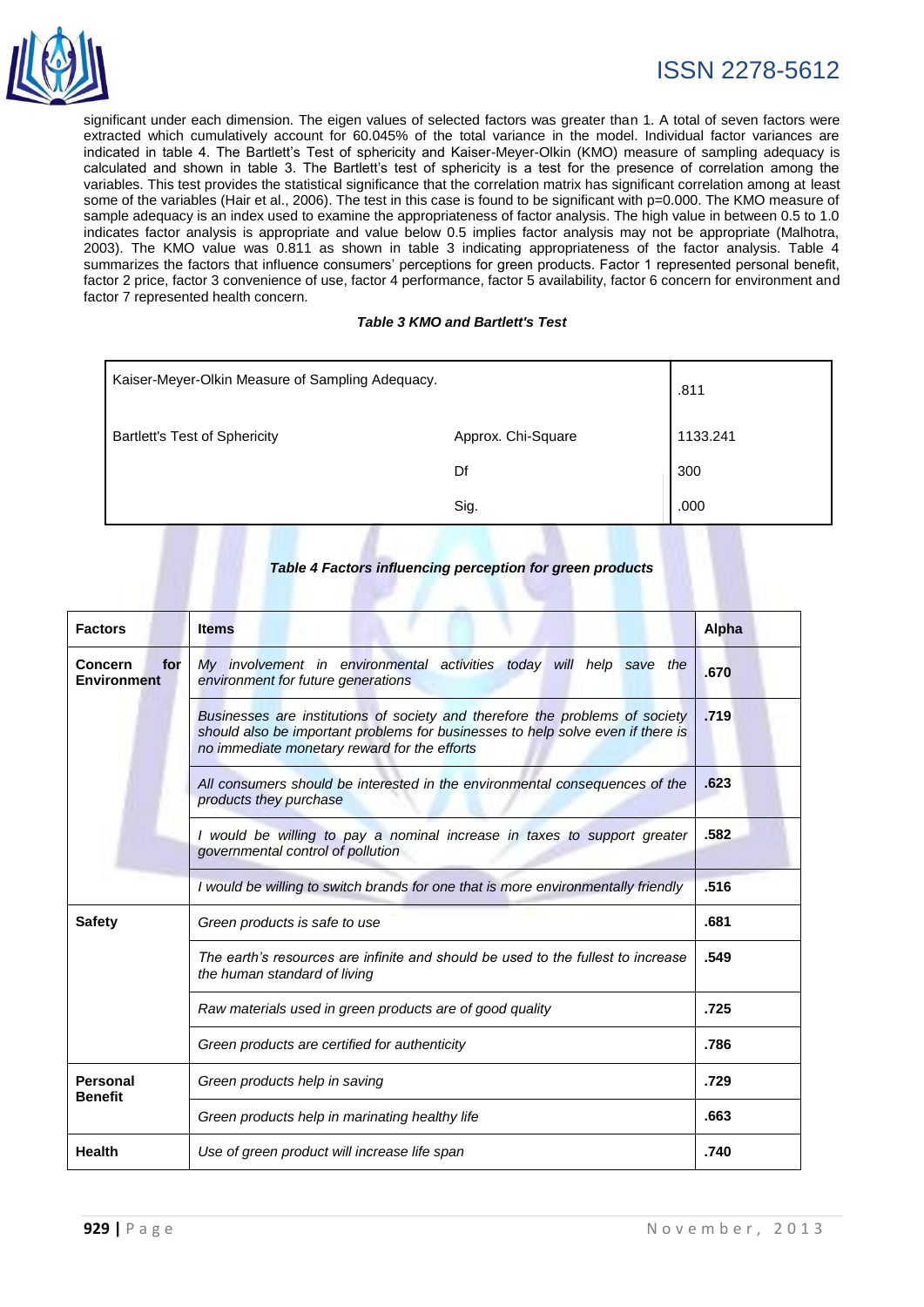

# ISSN 2278-5612

|              | People buy green product for health concerns           | .535 |
|--------------|--------------------------------------------------------|------|
| Availability | Green products are difficulty to get                   | .516 |
|              | Green products are available only in few outlets       | .733 |
|              | People are not aware of availability of green products | .769 |
| <b>Price</b> | Green products are high priced                         | .846 |
| Performance  | Green product help in reducing environment pollution   | .522 |
|              | Green product are not dangerous for health             | .846 |

#### *Willingness to pay for green products*

Table 5 shows the summary of respondents' willingness to pay for green products. 45.7% of the respondents were willing to pay around 5-10% more for green products in case they were convinced that the total ownership cost is less than actual cost. 80 % of the respondents were wiliness to pay premium for green products belonging to the category like personal hygiene, food, electronics and consumer durables.

| Willingness to pay              | Percentage (%) |  |
|---------------------------------|----------------|--|
| Less Than 5%                    | 38.9           |  |
| 5-10%                           | 45.7           |  |
| 10-15%                          | 11.7           |  |
| More than 15%                   | 3.7            |  |
| <b>Category of Products</b>     |                |  |
| Personal Hygiene Products       | 85.8           |  |
| <b>Food Products</b>            | 95.7           |  |
| Clothing                        | 12.7           |  |
| <b>Kitchen Utilities</b>        | 23.9           |  |
| <b>Electronics</b>              | 79.6           |  |
| <b>Travel Related</b>           | 46.9           |  |
| Home Products/Consumer Durables | 84.6           |  |

**Fashion Accessories** 8.1

#### *Table 5 Consumers willingness to pay for green products*

# **CONCLUSION**

The objective of this study was to present some insights regarding factors that influencing consumer's perceptions and willingness to pay for green products. The most significant factors found were personal benefit, price, convenience of use, performance, availability, concern for environment and health concern. These factors along with product category has significant influence in determine the total premium that an individual was willing to pay for green products. The result, thus, should be able to assist the governments, policymakers, producers and marketers in taking into consideration the market potential of the product categories for which consumer are willing to pay premium. Results of the study indicate that the majority of the respondents appeared to be aware of the concept green, though there were some differences as far as understanding of the concept green was concerned. To promote green products and practices education campaigns needs to be designed keeping in mind the message content that should reflect importance of safety, health and personal benefits. Government should strengthen its effort in informing the public about safety issues and polices related with the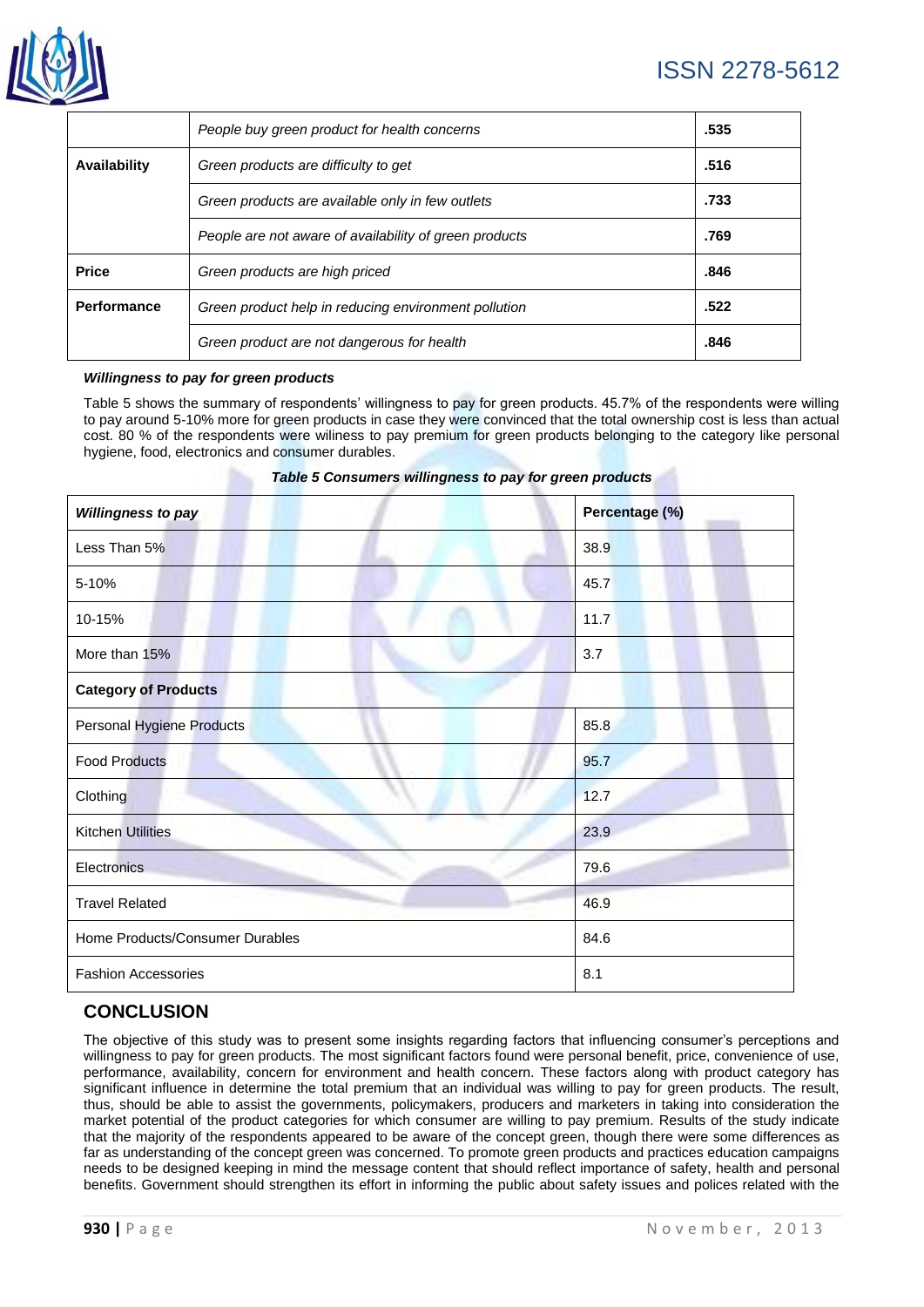

concept green by exploring mass and social media. In addition, government authorities should put their efforts in promotions consumers' awareness and positive perceptions towards green products. A certification system should be created whereby marketers would be granted certificate only if their products are guaranteed to have met the safety requirements. The local policymakers should also consider making environmental certification a mandatory requirement throughout all industry.

# **DISCUSSION**

Differentiating a company on an environmental platform increases the perception for higher quality products and also increases consumer's willingness to purchase premium products (DeCarlo and Barone, 2005). As pressure to go green is increasing, multinational retailers like Marks and Spencer, Tesco to name a few have already started trial carbon- labeling scheme for some of its products (IGD Retail Analysis, 2008). Hence, it makes business sense for companies to adopt similar energy conservation strategies. Indeed, far-sighted companies like ITC in India have already taken steps in this direction (Singh, 2007). Other companies should follow such step to attract investors to remain competitive in the global marketplace.

An important task that any marketer would face in the coming time is to increase the consumers' knowledge about what green products is all about and to differentiate it in the market place to better target those consumers who would appreciate the positive attributes of green products. To realize the green market's true potential, business must help customers change their behaviour by removing the hurdles between intentions and actions.

### **REFERENCE**

- [1] Aini, M.S., Fakhru'l-Razi., A. Laily, P., and Jariah, M. (2003). Environmental concerns, knowledge and practices gap among Malaysian teachers. *International Journal of Sustainability in Higher Education.* 4(4), 305-313.
- [2] Angulo, A.M., J.M. Gil and L. ( ) Renewable Agriculture and Food System, 20, 193-205.
- [3] Balderjahn, Ingo. (1988). Personality Variables and Environmental Attitudes as Predictors of Ecologically Responsible Consumption Patterns. *Journal of Business Research.* 17(1), 51-56.
- [4] Baltzer, K. (2003). Estimating Willingness to Pay for Food Quality and Safety from Actual Consumer Behaviour. paper presented at the 83rd EAAE Seminar, Chania, (September), 4-6.
- [5] Bhaskaran, Polonsky, M., Cary, J. and Fernandez, S., (2006). Environmentally sustainable food production and marketing. *British food Journal*. 108(8), 677-690.
- [6] Blend, J.R., and E.O. van Ravenswaay. (1999). Measuring Consumer Demand for Eco labeled Apples. *American Journal of Agricultural Economics.* 81(5), 1072-7.
- [7] Bonti-Ankomah Samuel and Yiridoe K Emmanuel (2006). Organic and conventional Food: A literature Review of the economics of consumer perceptions and preferences.
- [8] Canavari, M., G. Nocella., and R. Scarpa, (2003). Stated Willingness to Pay for Environment-friendly Production of Apples and Peaches: Web-based versus In-person Surveys. paper presented at the 83rd EAAE Seminar, Chania. (September), 4-6.
- [9] Challa, L. (2008), Impact of textiles and clothing industry on environment: approach towards ecofriendlytextile[s.http://www.fibre2fashion.com/industry-article/textile-industryarticles/impact-of-textiles-and-clothing](http://www.fibre2fashion.com/industry-article/textile-industryarticles/impact-of-textiles-and-clothing-industry-on-environment/impact-of-textiles-and-clothing-industry-on-environment1.asp)[industry-on-environment/impact-of-textiles-and-clothing-industry-on-environment1.asp.](http://www.fibre2fashion.com/industry-article/textile-industryarticles/impact-of-textiles-and-clothing-industry-on-environment/impact-of-textiles-and-clothing-industry-on-environment1.asp)
- [10] Chitra, K. (2007). In search of the green consumers: a perceptual study. *Journal of Services Research.* 7, 173- 191.
- [11] Corsi, A., and S. Novelli. (2002). Consumers' Willingness to Pay a Price for Organic Beef Meat. paper presented at the 10th EAAE Congress, Zaragoza. (August), 28-31.
- [12] D'Souza, C., Taghian, M., Lamb, P. and Peretiatko, R. (2007a). Green decisions: demographics and consumer understanding of environmental labels. *International Journal of Consumer Studies.* 31, 204-209.
- [13] Davis, A., A.J. Titterington and C. Cochrane. (1995), "Who Buys Organic Food? A Profile of the Purchasers of Organic Food in N. Ireland," *British Food Journal*, 97(10), 17-23.
- [14] DeCarlo, T.E. and Barone, M.J. (2005), "Company environmental and societal positions as sources of competitive advantage: implications for sustainable agriculture producers," *Leopold Center Progress Report*, 14, 45–46.
- [15] Do Paço, A. & Raposo, M. (2010). Green consumer market segmentation: empirical findings from Portugal. *International Journal of Consumer Studies.* 34, 429–436.
- [16] Follows, S.C. and Jobber, D. (2000), "Environmentally responsible purchase behavior a test of a consumer model," *European Journal of Marketing*, 34, 723–746.
- [17] Fraj, E. and Martinez, E. (2007), "Ecological consumer behavior: an empirical analysis," *International Journal of Consumer Studies*, 31, 26–31.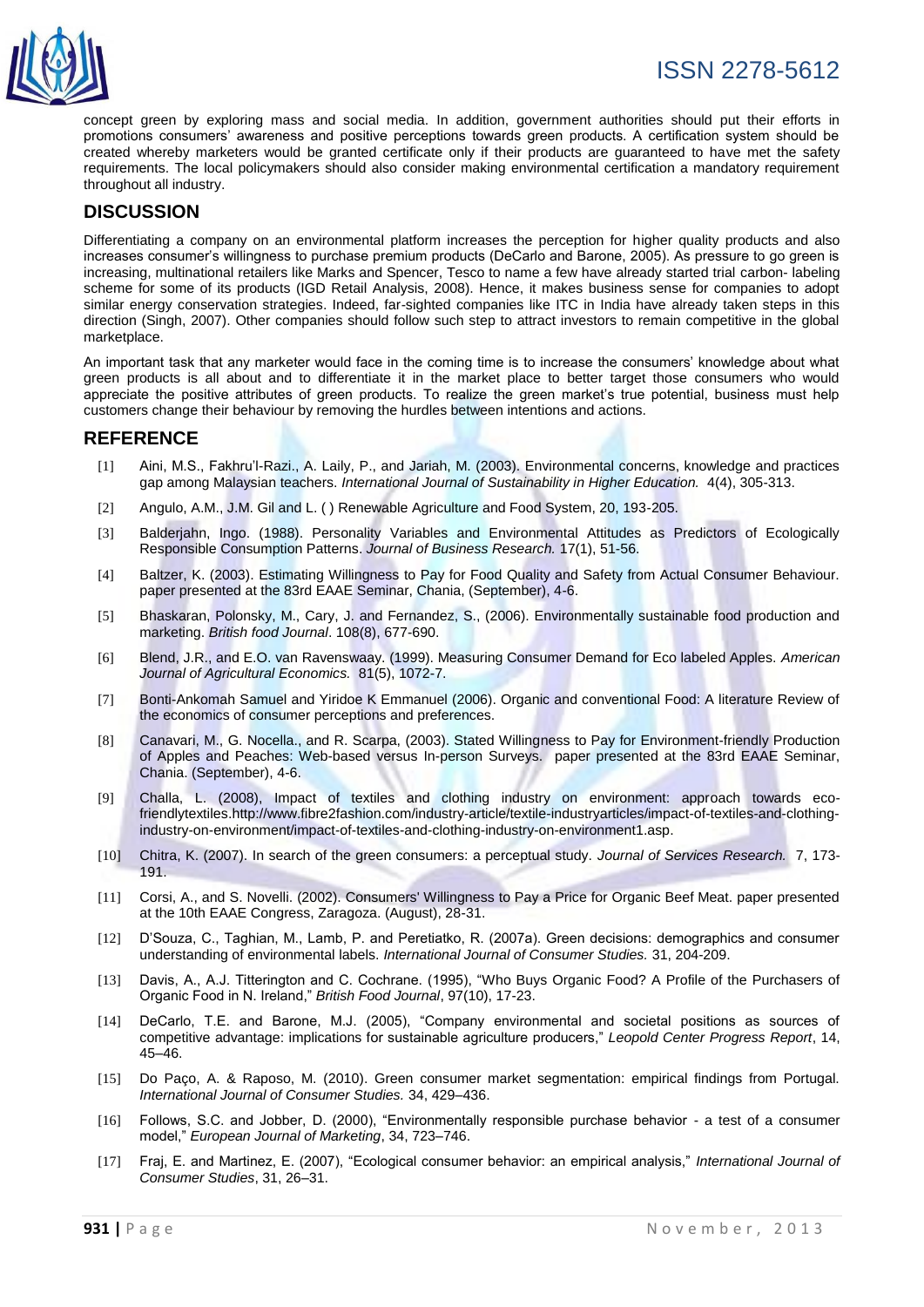

- [18] Francisco Soler (2004), "Relationship between knowledge and willingness-to-pay for organic food in Spain: evidence from experimental auctions," NJF seminar 366.
- [19] Gil, J.M., A. Gracia., and M. Sanchez. (2000), "Market Segmentation and Willingness to Pay for Organic Products in Spain," *International Food and Agribusiness Management Review*, 3, 207-26.
- [20] Govindasamy, R., and J. Italia. (1997), "Predicting the Influence of Demographic Characteristics on the Willingness to Pay for Fresh Vegetables: A Logistic Approach," *Journal of Food Products Marketing*, 4(4), 25-38.
- [21] Greenbiz.com (2005), "Consumer survey finds doing good is good for business." [http://www.sustainablemarketing.com/content/view/150/80/.](http://www.sustainablemarketing.com/content/view/150/80/)
- [22] Griskevicius, V., Tybur, J.M. & Van den Bergh, B. (2010). Going green to be seen: status, reputation, and conspicuous conservation. *Journal of Personality and Social Psychology.* 98, 392–404.
- [23] Haanpaa, L. (2007), "Consumers' green commitment: indication of a post-modern lifestyle? *International Journal of Consumer Studies*, 31, 478–486.
- [24] Hyvärinen, A. (1999), "Eco-labeling and environmentally friendly products and production methods affecting the international trade in textiles and clothing." [http://www.intracen.org/textilesandclothing/eco\\_labelling.htm.](http://www.intracen.org/textilesandclothing/eco_labelling.htm)
- [25] IGD Retail Analysis (2008), "Tesco trials carbon labeling.' <http://www.igd.com/analysis/news/> index.asp?nidp=&nid=4789.
- [26] Irland, L.C (1993), "Wood Producers Face Green Marketing Era: Environmentally Sound Products," *Wood Technology*, 120, 34.
- [27] Jain, S.K. and Kaur, G. (2004), "Green marketing: an attitudinal and behavioural analysis of Indian consumers," *Global Business Review*, 5, 187-205.
- [28] Jain, S.K. & Kaur, G. (2006), "Role of socio-demographics in segmenting and profiling green consumers: an exploratory study of consumers in India," *Journal of International Consumer Marketing*, 18, 107-146.
- [29] Katona, G., and B. Strumpel. (1978), "A New Economic Era." New York: Elsevier.
- [30] Knowledge Bank IIMM (2008), "Competitive labeling vs. regulatory eco-label a look at the eco mark scheme." [http://www.iimm.org/knowledge\\_bank/8\\_competitive-labelingv-](http://www.iimm.org/knowledge_bank/8_competitive-labelingv-) sregulatory-eclabel.htm
- [31] Laroche M., Toffoli, R., Kim, C., and Ad Muller, T.E. (1996), "The influence of culture in pro-environment knowledge, attitude and behaviors: a Canadian perspective," *Advances in Consumer Research*, 23, 53-62.
- [32] Laroche, M., J. Bergeron and G. Barbaro-Forleo. (2001), "Targeting Consumers who are Willing to Pay More for Environmentally Friendly Products," *Journal of Consumer Marketing*, 18(6), 503-20.
- [33] Martin, B. and & Simintiras, A.C. (1995), "The impact of green product lines on the environment: does what they know affect how they feel?" *Marketing Intelligence and Planning*, 13, 16-23.
- [34] Millock, Katrin; Hansen, Lars Gårn (2002), "Willingness to Pay for Organic Foods: A Comparison between Survey Data and Panel Data from Denmark," Paper presented at Paper presented at the 12th annual EAERE (European Association of Environmental and Resource Economists) Conference, June, Monterey, USA.
- [35] Nik Ramli, N. A., Jusoff, K., & Kassim, K. M. (2009). Eco labeling perspectives among Malaysian Consumers. Canadian Social Science, 5 (2).
- [36] Phau, I. and Ong, D. (2007), "An investigation of the effects of environmental claims in promotional messages for clothing brands,' *Marketing Intelligence and Planning*, 25, 772–788.
- [37] Said, A.M., Ahmadun, F.R., Paim, L.H. and Masud, J. (2003), "Environmental concerns, knowledge and practices gap among Malaysian teachers," *International Journal of Sustainability in Higher Education*, 4, 305–313.
- [38] Schlegelmilch, B.B., Bohlen, G.M. and Diamantopoulos, A. (1996), "The link between green purchasing decisions and measures of environmental consciousness," *European Journal of Marketing*, 30(5), 35-56.
- [39] Shen, J. (DP-2008-E-001). Understanding the determinants of consumer's willingness to pay for eco labeled products: An empirical study on China Environmental Label. OSIPP Discussion Paper.
- [40] Singh, D. (2007), "Get eco-savy or lose out on mega investments.' *Times of India*, 22(April), 8.
- [41] Smed, S., and J.D. Jensen. (2003), "Demand for Low-Fat Dairy Products Demand for Healthiness or Taste?," paper presented at the 83rd EAAE Seminar, Chania, (September), 4-6.
- [42] Sriram, V., and A.M. Forman. (1993), "The Relative Importance of Products' Environmental Attributes: A Crosscultural Comparison," *International Marketing Review*, 10(3), 51-70.
- [43] Suzuki, K., Futagami, T., Ogura, S., Hara, M., Ohkawa, T. and Yasui, I. (2004), Change in environmental consciousness and behavior led by information, Poster Session, 86 of the 6th International Conference on Eco Balance, Tsukuba, Japan, (October), 25-27.